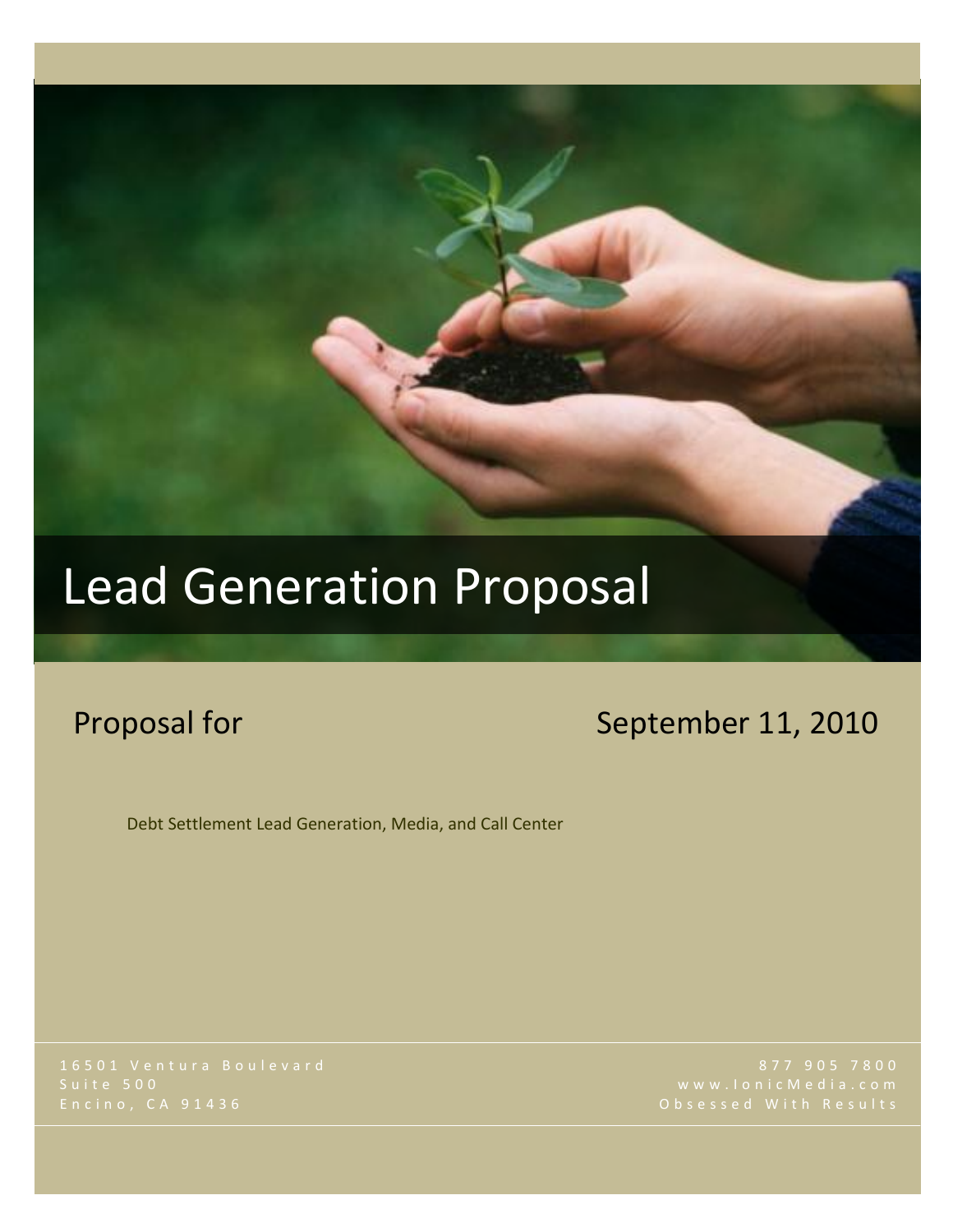

### **Table of Contents**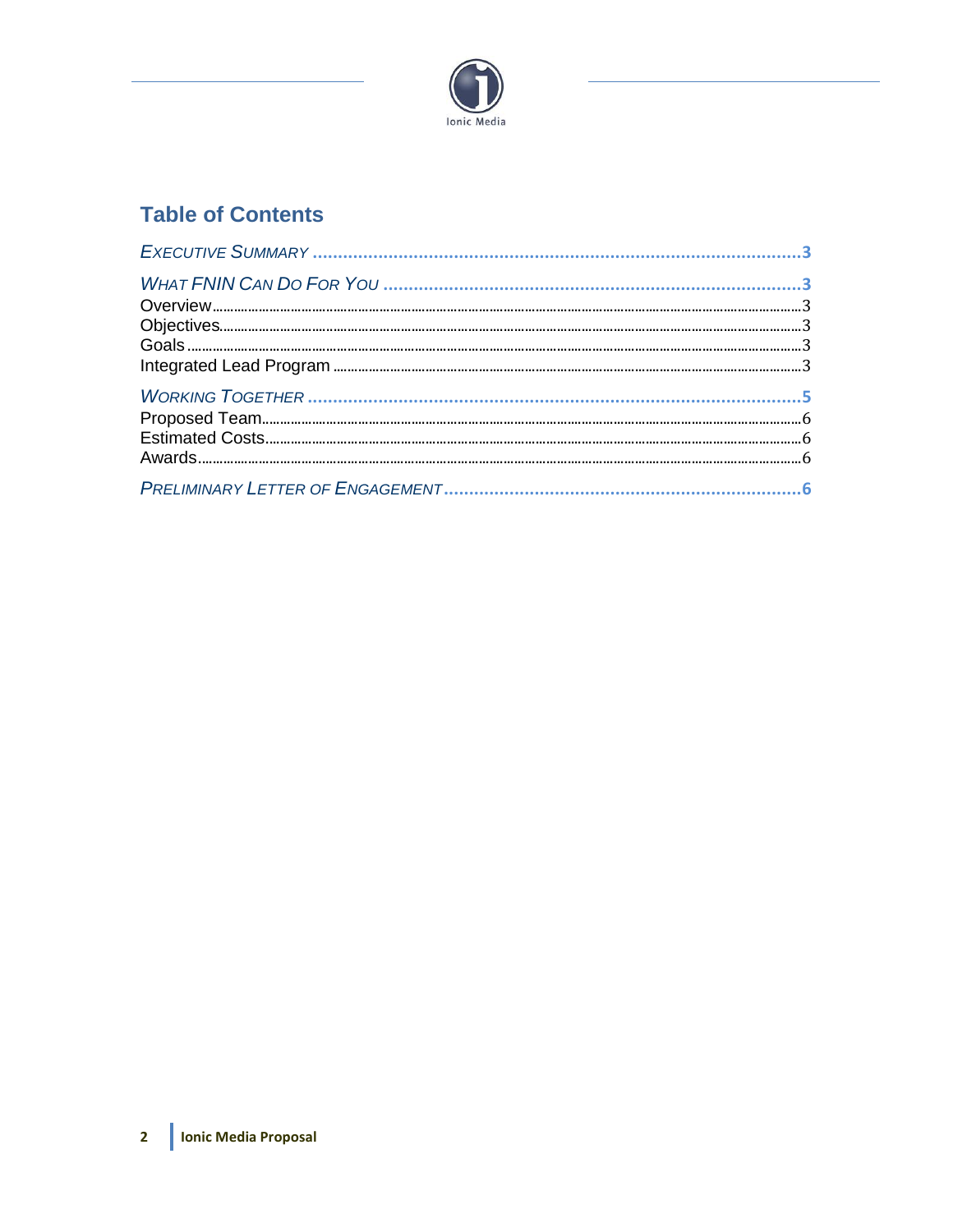

#### *EXECUTIVE SUMMARY*

#### *WHAT IONIC MEDIA CAN DO FOR YOU*

#### **Overview**

- Ionic Media provides integrated marketing solutions that combine online and offline marketing programs to optimize the overall goals and objectives for our clients.
- Online marketing channels include any e-marketing campaigns or programs; search engine optimization (SEO), pay-per-click, affiliate marketing, email, and banner to latest web related channels for webinar, blog, RSS, podcast, and Internet TV.
- Offline marketing channels are direct mail, DRTV, voice broadcasting, trade shows, public relations, and telemarketing.

#### **Objectives**

- Generate consumer leads for NDS' lead aggregator client
- Implement system of lead accountability

#### **Goals**

Deliver 1,000 leads from multiple sources to determine efficacy

#### **Integrated Lead Program**

- We acquire quality leads from multiple sources:
- DRTV (Live transfer)
- Voice Broadcasting (live transfer)
- Telemarketing (live transfer)
- Internet (real time postable)
- PPC Advertising (real time postable)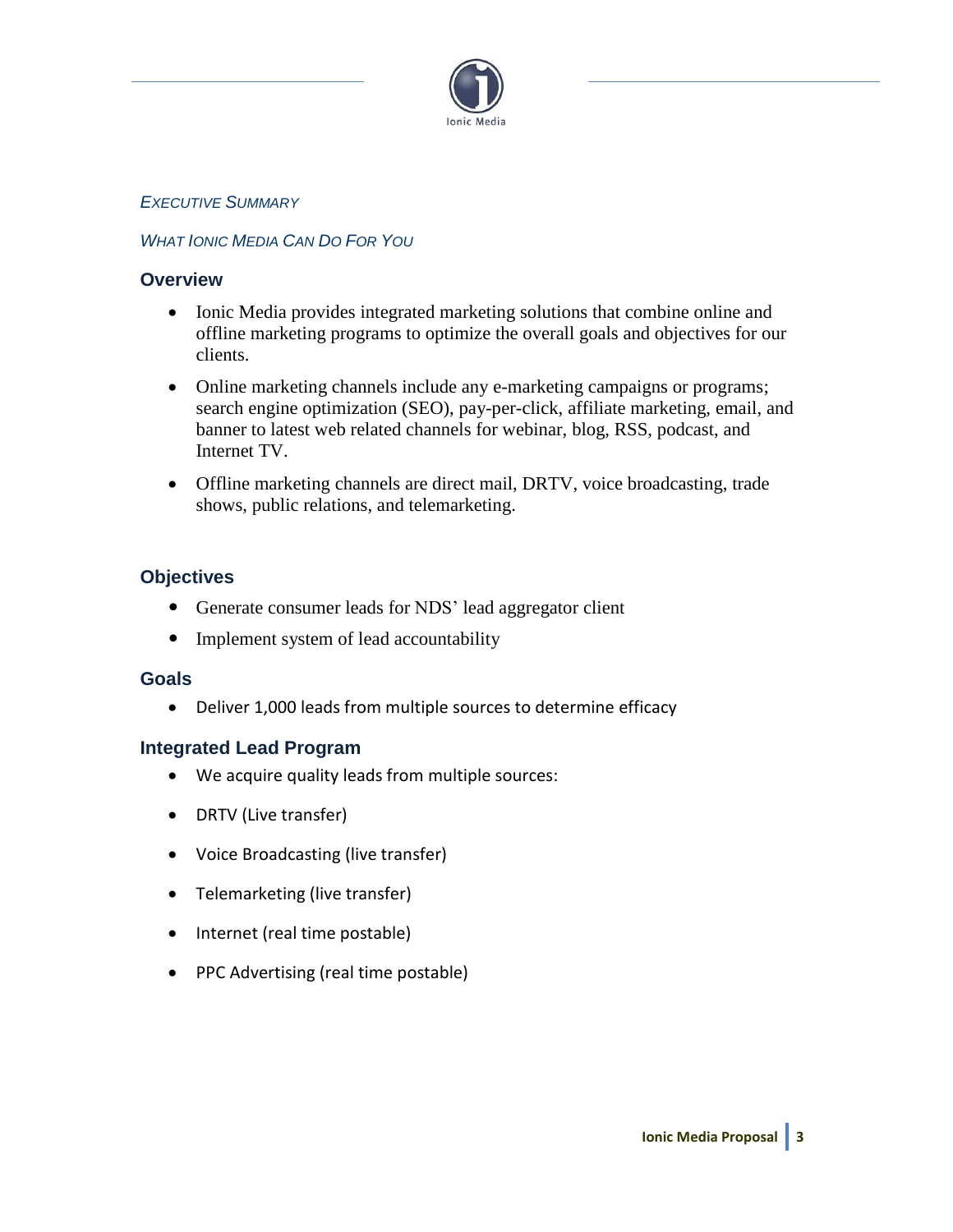

#### **Strategy**

Since we typically market our leads to retailers, we've identified retail pricing for debt settlement. These are all based on volumes and such.

| <b>Lead Type</b>                   | <b>Retail Price</b> |
|------------------------------------|---------------------|
| <b>DRTV</b> Live Transfer          |                     |
| Voice Broadcasting Live Transfer   |                     |
| <b>Telemarketing Live Transfer</b> |                     |
| Internet (real time postable)      |                     |
| <b>PPC</b> Advertising             |                     |

For the purpose of this test, we intend to generate 1,000 leads from sources that provide live transfer or real time posts of less than 90 minutes :

- Internet (real time postable)
- Voice broadcast (live transfer)
- Telemarketing (live transfer)
- PPC (real time postable)

| <b>Lead Test Volume</b>            | % of Volume | 000.1 |
|------------------------------------|-------------|-------|
| Internet (real time postable)      | 50.0%       | 500   |
| Voice Broadcasting Live Transfer   | 25.0%       | 250   |
| <b>Telemarketing Live Transfer</b> | 12.5%       | 125   |
| PPC (real time postable)           | 12.5%       | 125   |
| <b>TOTAL</b>                       | 100%        | ,000  |

- Wholesale lead pricing will be a blended \$35 per lead
- 50% Cash in Advance/ 50% Cash on delivery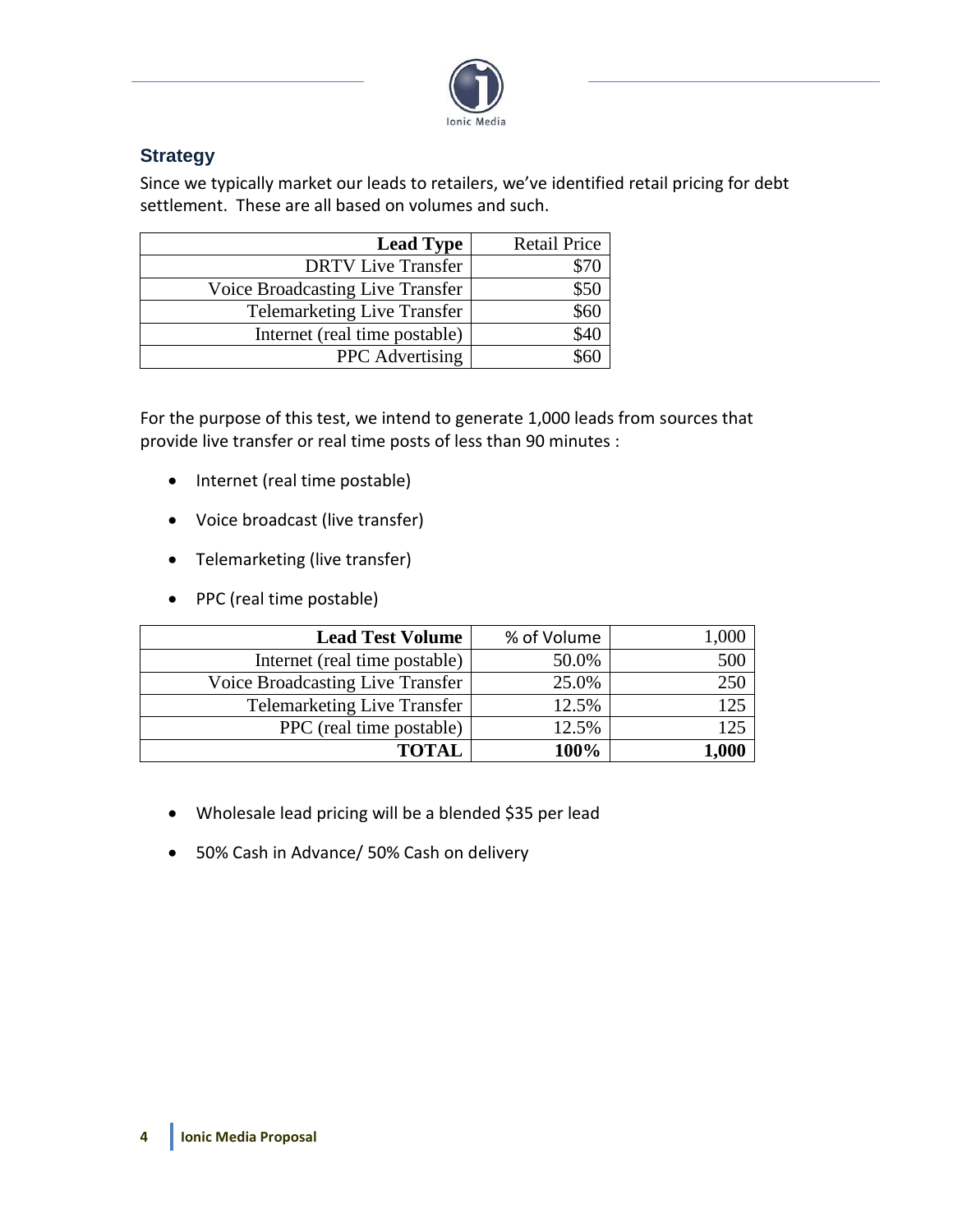

#### **Lead Generation Programs**



#### *WORKING TOGETHER*